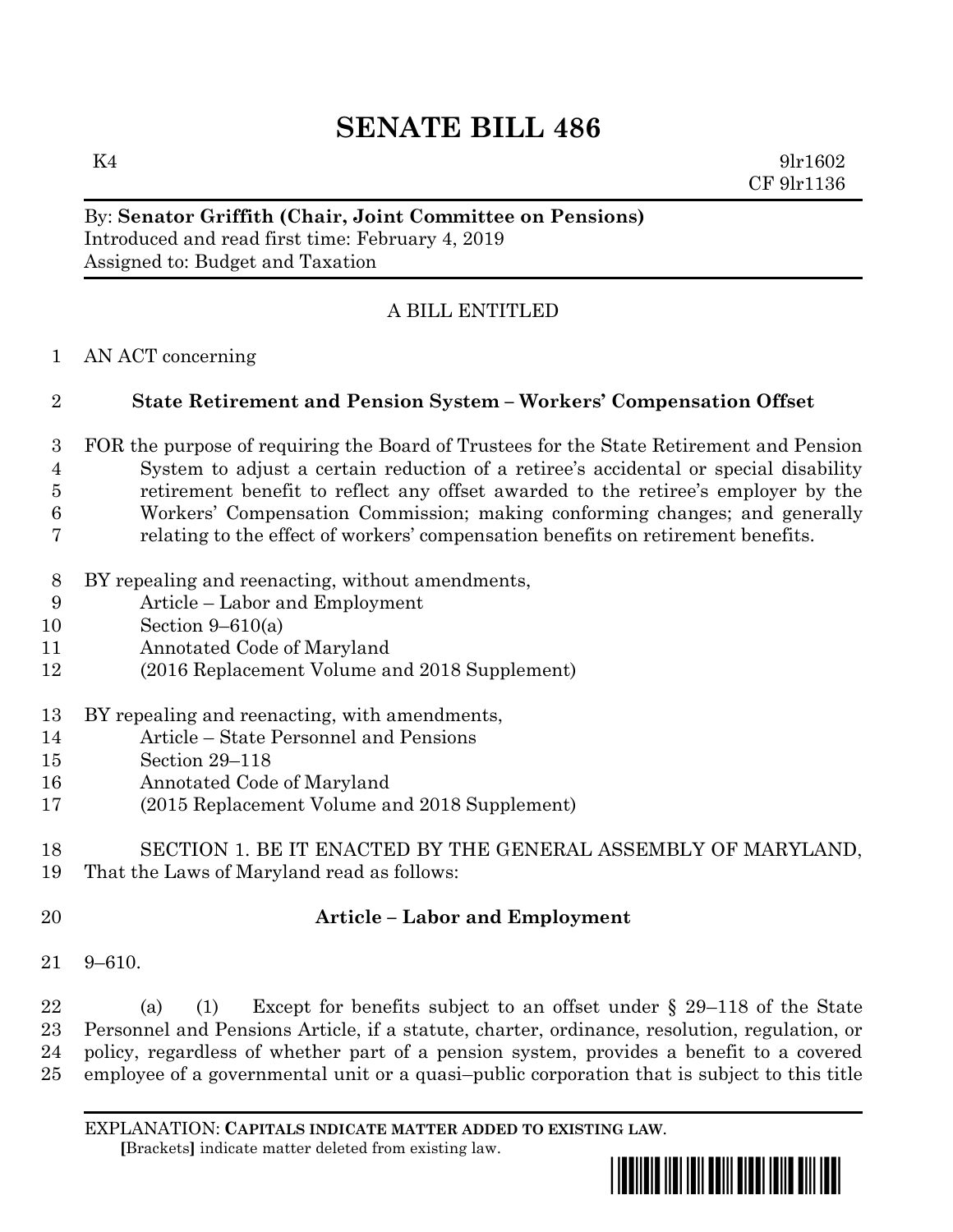#### **SENATE BILL 486**

 under § 9–201(2) of this title or, in case of death, to the dependents of the covered employee, payment of the benefit by the employer satisfies, to the extent of the payment, the liability of the employer and the Subsequent Injury Fund for payment of similar benefits under this title. (2) If a benefit paid under paragraph (1) of this subsection is less than the benefits provided under this title, the employer, the Subsequent Injury Fund, or both shall provide an additional benefit that equals the difference between the benefit paid under paragraph (1) of this subsection and the benefits provided under this title. (3) The computation of an additional benefit payable under paragraph (2) of this section shall be done at the time of the initial award and may not include any cost of living adjustment after the initial award. **Article – State Personnel and Pensions** 29–118. (a) (1) Except as otherwise provided in this subsection, this section applies to a retiree and any designated beneficiary. (2) (i) This section does not apply to: 1. a retiree of a participating governmental unit, or a designated beneficiary of that retiree; or 2. a retiree of the Employees' Pension System or the Employees' Retirement System who receives a disability retirement benefit as a former employee of a county board of education or the Board of School Commissioners of Baltimore City, or a designated beneficiary of that retiree. (ii) A retiree described in subparagraph (i) of this paragraph, or a designated beneficiary of that retiree is subject to § 9–610 of the Labor and Employment Article. (b) (1) **SUBJECT TO PARAGRAPH (2) OF THIS SUBSECTION,** the Board of Trustees shall reduce an accidental or special disability retirement benefit by any related workers' compensation benefits paid or payable after the effective date of retirement if the workers' compensation benefits: (i) are paid or payable while a pension is paid or payable; and

 (ii) are for an accidental personal injury arising out of and in the course of the retiree's employment by a participating employer.

### **(2) (I) THIS PARAGRAPH APPLIES TO A RETIREE WHO WAS ORIGINALLY AWARDED AN ORDINARY DISABILITY RETIREMENT BENEFIT, BUT**